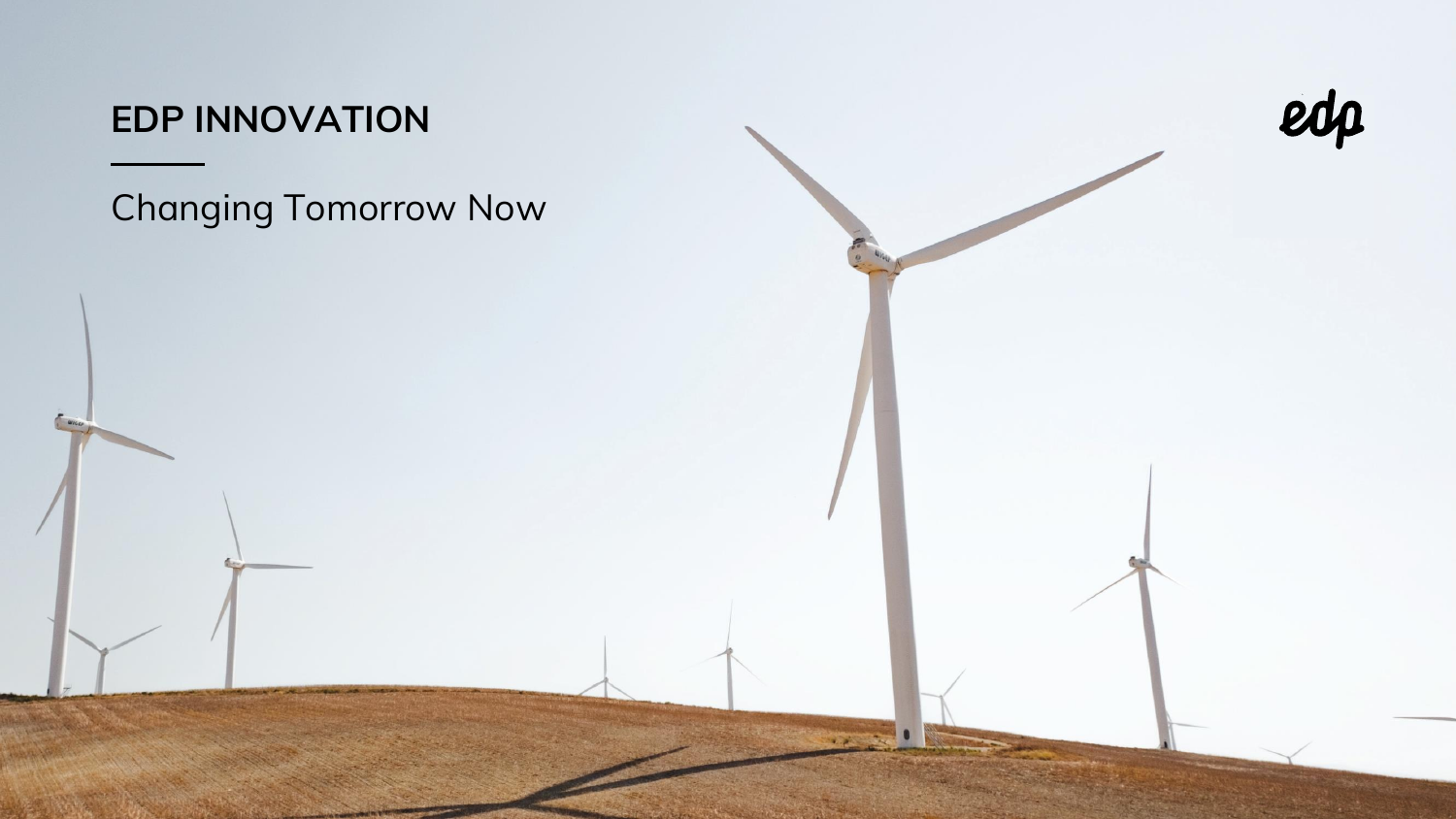## EDP Group Overview

Present in over 20 countries, EDP is an integrated utility committed to lead the Energy Transition…

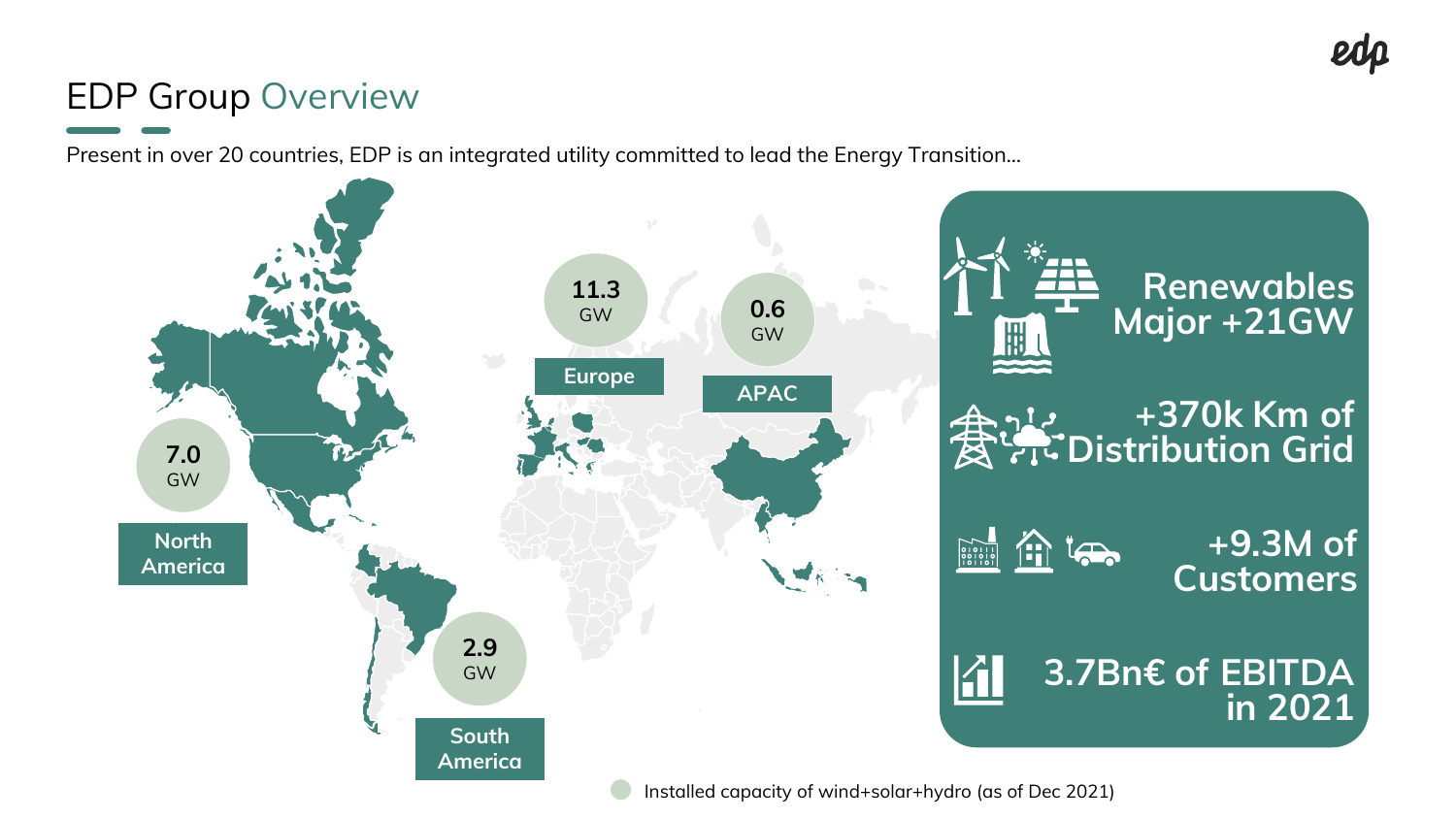

## EDP Energy Transition Targets

# 2030 **By** our main targets

### L E A D I N G T H E E N E R G Y T R A N S I T I O N

**100%**of our installed capacity and electricity generation will be renewable

**98%** CO<sub>2eq</sub> emission intensity reduction (Scope 1&2) against  $2015<sup>(1)</sup>$ 

**50%** CO<sub>2eq</sub> emission reduction in Scope 3, against 2015

C O M M I T T E D O PROTECT E N V I R O N M E N T

 $...$  W I T H O S I T I V E I M P A C T ON SOCIETY

Biodiversity **No Net Loss** in all new projects

**90%** of waste recovered from renewable technologies

**100%** of light fleet will be electric

**35%** of female employees

**75%**sustainable purchases

**300 M€** of SDG social investment

**50%** of our clients are purchasing our sustainable services<sup>(2)</sup>

**100%** of smart grids worldwide

100k EV charging points installed<sup>(3)</sup>

A N D G O V E R N A N C E S T R U C T U R E

**Top**quartile in **ESG**rating performance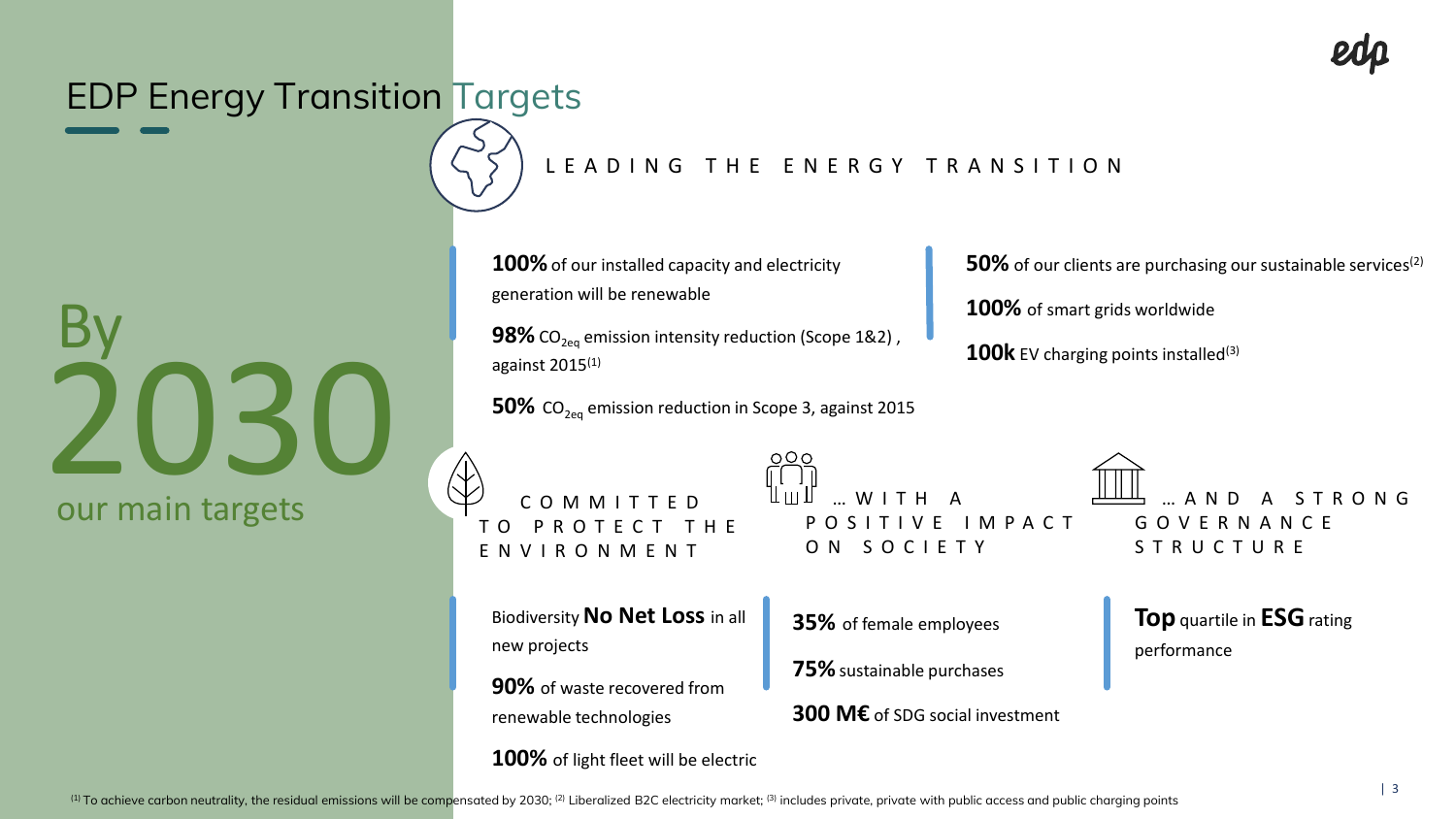# 7 Innovation Domains defined to drive innovation

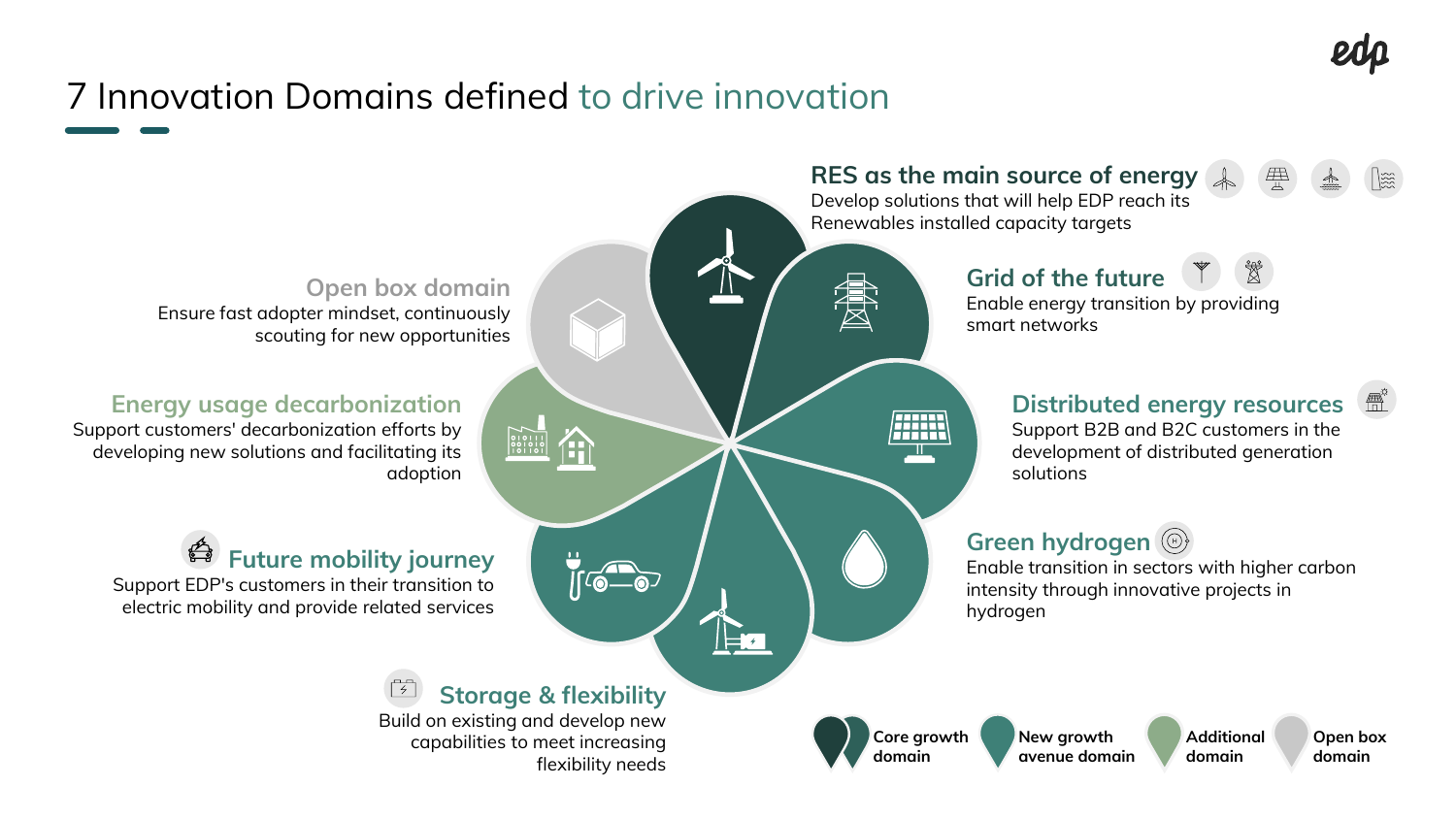Three parallel, complementary, paths will be used to drive innovation



**Internal Incubation**

Deployment of internally developed (though internally and externally scouted) innovation portfolio, through a funnel perspective and aiming scale-up of solutions & businesses



#### **Open Ecosystem**

Implementation of partnerships (startups, corporate, other) to accelerate incorporation of innovative solutions & businesses

**Venture Investments**

Realization and management of investments (VC) in external opportunities/startups to accelerate incorporation of innovative solutions & businesses